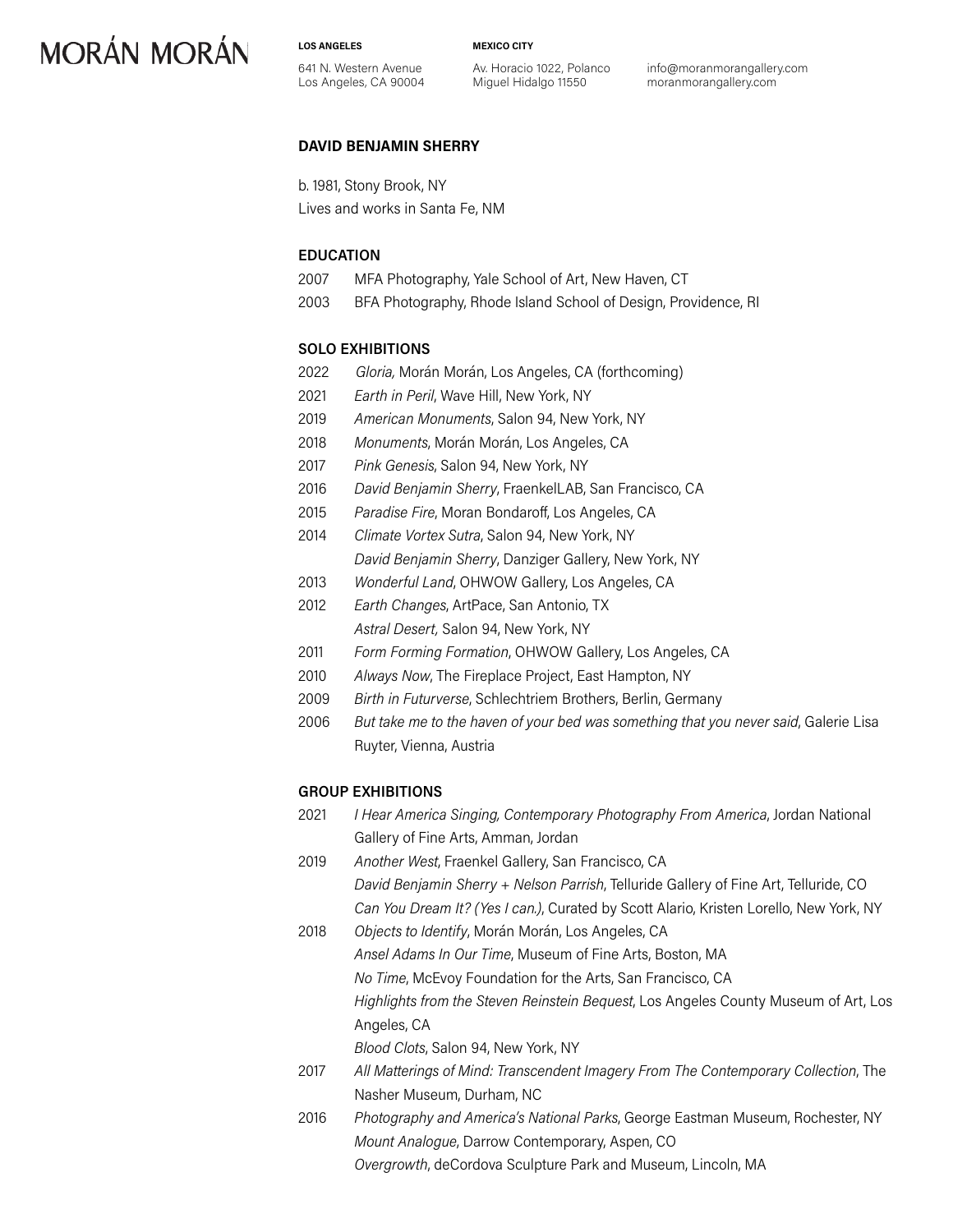**LOS ANGELES**

641 N. Western Avenue Los Angeles, CA 90004 **MEXICO CITY**

Av. Horacio 1022, Polanco Miguel Hidalgo 11550

info@moranmorangallery.com moranmorangallery.com

- 2015 *Splitting Light*, University of Buffalo, Buffalo, NY *Russian Doll*, M+B, Los Angeles, CA *Jungle*, Salon 94, New York, NY *Queer Fantasy*, OHWOW Gallery, Los Angeles, CA *Color Fields*, Sandra and David Bakalar Gallery, MassArt, Boston, MA *Zabriskie Point*, Jack Hanley Gallery, New York, NY
- 2014 *Me and Benjamin*, Xippas Gallery, Paris, France *Western Romance*, Fotofocus Cincinnati, Cincinnati, OH *What is a Photograph?*, International Center of Photography, New York, NY *Another Cats Show*, 365 Mission, Los Angeles, CA 2013 *Show and Tell: Calder Jewelry and Mobiles*, Salon 94, New York, NY
- *Alchemical*, Steven Kasher Gallery, New York, NY *Lost Line: Contemporary Art from the Collection*, LACMA, Los Angeles, CA
- 2012 *Into the Mystic*, Michael Kohn Gallery, Los Angeles, CA *Do Your Thing*, White Columns, New York, NY *Out of Focus: Photography*, Saatchi Gallery, London, UK
- 2011 *The Anxiety of Photography*, The Contemporary, Austin, TX *White Columns Benefit,* White Columns, New York, NY *These Days*, Sotheby's, New York, NY *Looking Back/The White Columns Annual*, White Columns, New York, NY *It Ain't Fair: Materialism*, OHWOW Gallery, Miami, FL *Summer Whites*, Rachel Uffner, New York, NY *American Dream*, Valentina Bonomo Gallery, Rome, Italy *The Anxiety of Photography*, Aspen Art Museum, Aspen, CO *New York Minute*, The Garage Center for Contemporary Art, Moscow, Russia
- 2010 *Greater New York 2010*, PS1/MOMA Contemporary Art Center, Long Island City, NY *The Island*, OHWOW Gallery and LAND, Flagler Memorial Island, Miami Beach, FL *It Ain't Fair 2010*, OHWOW Gallery, Miami, FL Galerie Olivier Robert, Paris, France *Eli Manning*, REFERENCE Art Gallery, Richmond, VA *Translation (Portraiture)*, Skylight Projects, New York, NY *Inspired*, Curated by Beth DeWoody, Steven Kasher Gallery, New York, NY *Not Quite Open for Business*, The Hole, New York, NY *A Word Like Tomorrow Wears Things Out*, Sikkema Jenkins & Co., New York, NY *Philadelphia Photo Art Center*, Curated by Sarah Stolfa, Philadelphia, PA *Objects that Love You Back*, 211 Elizabeth Street Gallery, New York, NY *Is A Rustling Petticoat Enough To Bring It Down To Earth?*, Curated by Amy Yao, Jack Hanley Gallery, New York, NY 2009 *OoO*, Andrew Edlin Gallery, New York, NY *It Ain't Fair 2009*, OHWOW Gallery, Miami, FL New York Photography Festival, Brooklyn, NY
	- *A Song For Those In Search Of What They Came With*, Bellwether Gallery, New York, NY
- 2008 *Photographic Works*, Cohan and Leslie, New York, NY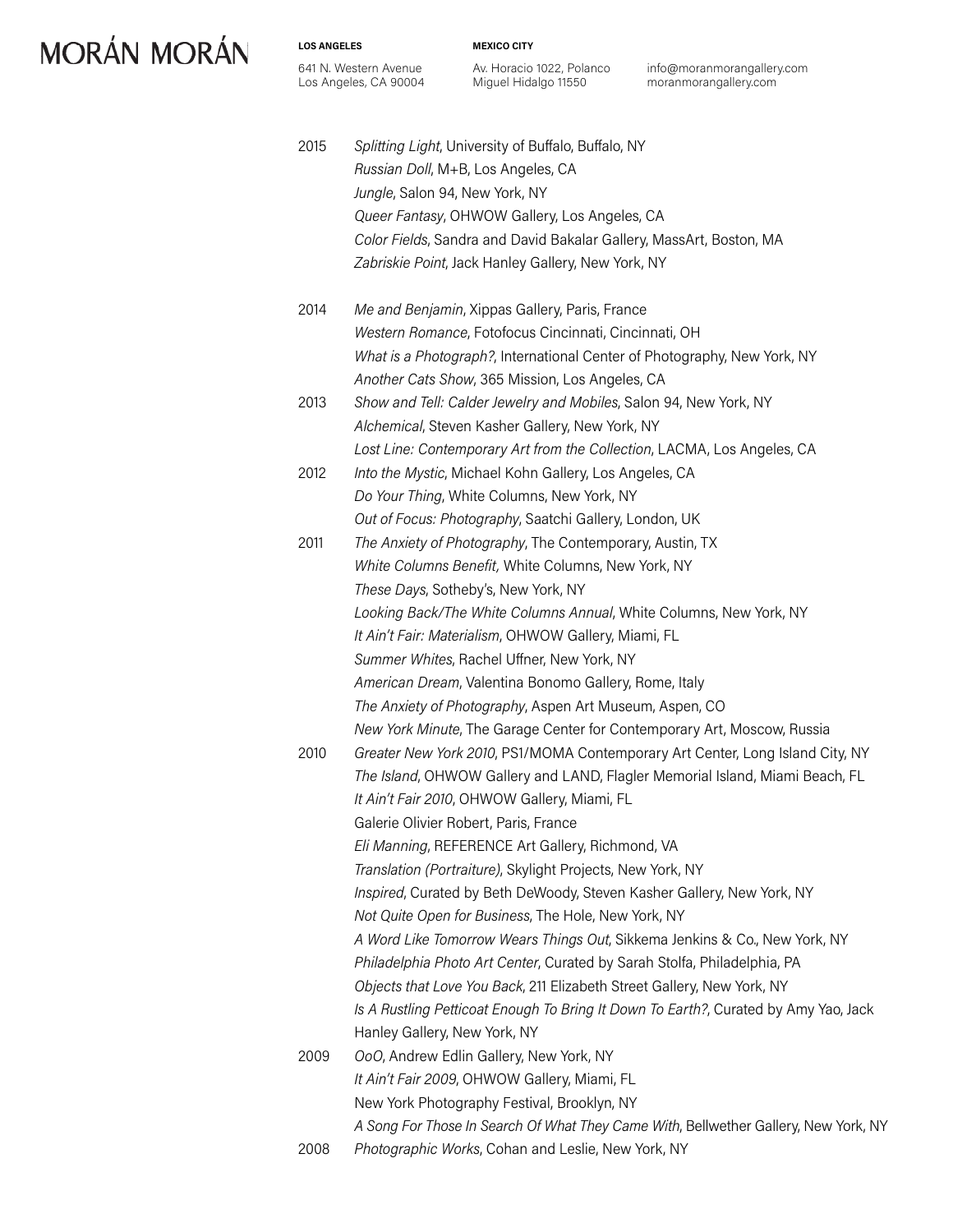641 N. Western Avenue Los Angeles, CA 90004

**LOS ANGELES**

Av. Horacio 1022, Polanco Miguel Hidalgo 11550

**MEXICO CITY**

info@moranmorangallery.com moranmorangallery.com

*Sonata for Executioner and Various Young Women*, Contemporary, New York, NY *I want a little sugar in my bowl*, ASS Gallery, New York, NY *Love is a Cannibal*, Curated by Becky Smith, Sloan Fine Art, New York, NY *The Dulcet Clime of the Bedchamber*, Goff +Rosenthal, Berlin, Germany *Would you date me on the regular?*, Oliver Kamm 5BE Gallery, New York, NY

- 2007 *Fractured in Aspect*, Andrew Kreps Gallery, New York, NY *MFA Thesis Exhibition*, Green Hall Gallery, New Haven, CT
- 2006 *2nd Year MFA Exhibition*, Green Hall Gallery, New Haven, CT *A Rabbit as King of the Ghosts*, Mitchell-Innes & Nash, New York, NY *Smoking Mirrors*, China Art Objects, Los Angeles, CA *The Vienna Art Fair*, Lisa Ruyter, Vienna, Austria
- 2005 *5 X U*, Team Gallery, New York, NY *1st Year MFA Exhibition*, Green Hall Gallery, New Haven, CT *Red White and Blue*, Spencer Brownstone Gallery, New York, NY
- 2003 *RISD Senior Invitational*, Woods Gerry Gallery, Providence, RI *For A Minute I Lost Myself*, Red Eye Gallery, Providence RI

#### **HONORS AND AWARDS**

- 2016 Seal of Recognition award by the California State Senate for dynamic landscape work of California's National Parks
- 2010 Rema Hort Foundation Visual Arts Grant
- 2007 Richard Dixon Welling Prize, Yale University, School of Art

#### **SELECTED PUBLICATIONS**

American Monuments, Radius Books, 2019 Earth Changes, Mörel, 2014 Quantum Light, Damiani, 2012 The Anxiety of Photography, Aspen Art Museum, 2011 Mountains, Rizzoli, 2011 Greater New York, MOMA PS1, 2010 IT'S TIME, Damiani, 2009

#### **RESIDENCIES**

2012 ArtPace, San Antonio, TX

#### **PUBLIC COLLECTIONS**

The Alfond Collection of Contemporary Arts, Cornell Museum, FL Charles Saatchi Collection, London, UK Hood Museum of Art, Dartmouth, NH Los Angeles County Museum of Art, Los Angeles, CA Marciano Foundation in Los Angeles, CA The Nasher Museum of Art, Durham, NC RISD Museum, Providence, RI Walker Art Center, Minneapolis, MN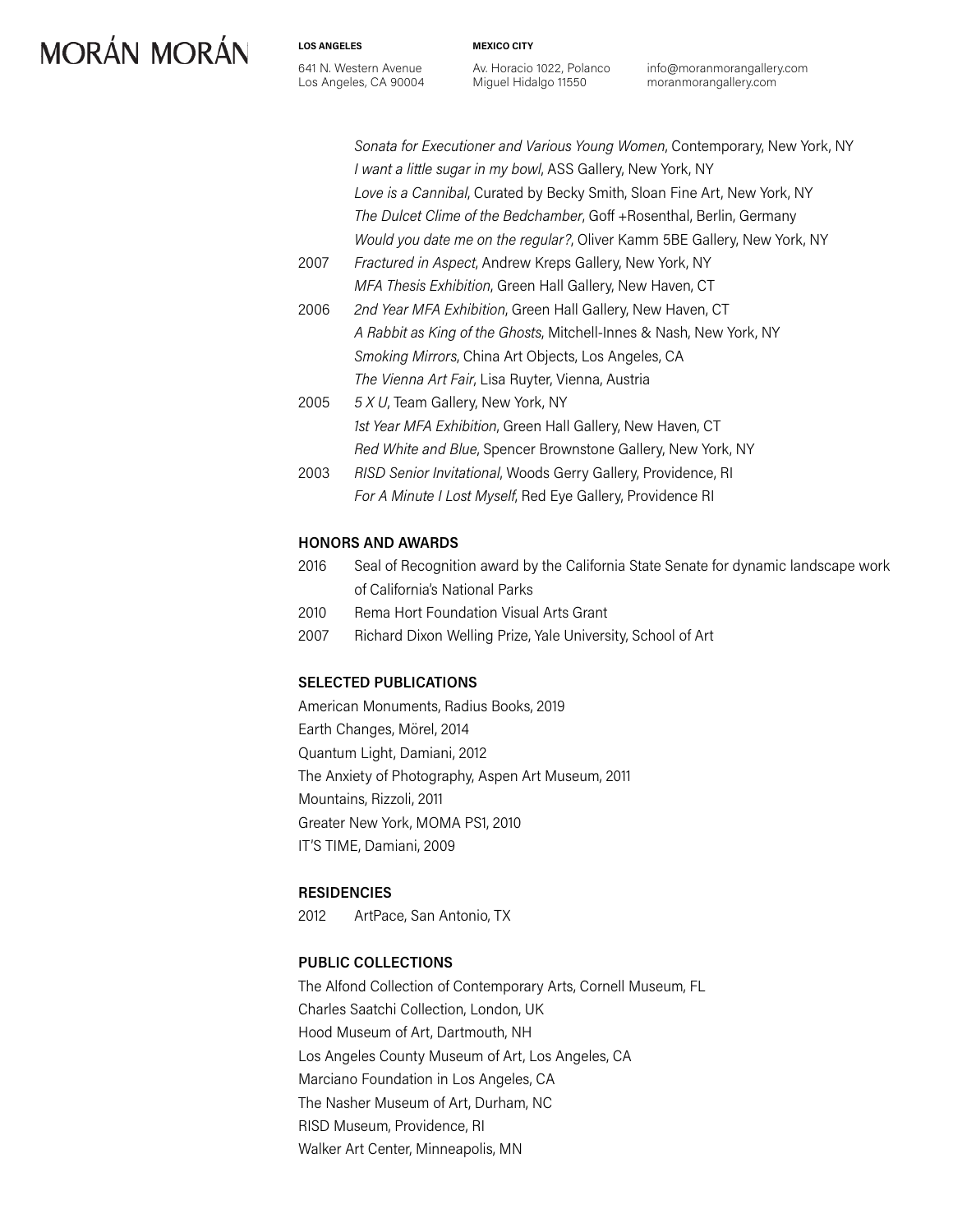**LOS ANGELES**

641 N. Western Avenue Los Angeles, CA 90004 **MEXICO CITY**

Av. Horacio 1022, Polanco Miguel Hidalgo 11550

info@moranmorangallery.com moranmorangallery.com

Wexner Center for the Arts, Ohio State University, Columbus, OH Whitney Museum of American Art, New York, NY

### **BIBLIOGRAPHY**

"Escape reality: images at the edge, from Kashmir to the cosmos - in pictures" The Guardian, February 9, 2022.

McDermott, Emily. "OVR:2021 - Seven artists redefining photography." Art Basel, January 31, 2022.

Sutton, Benjamin. "The Whitney Museum Acquired 300 Artworks In The Past Six Months." *Artsy*, April 10, 2019.

*Aperture*, Earth, Issue 234, Spring 2019 (cover).

McKibben, Bill. "Will America's National Monuments Survive the Trump Administration?" *Aperture Blog*, Spring 2019. Mitchell, Landon Gray. "Monumental." *Gayletter*, Issue 9, Winter 2019.

Sayrafiezadeh, Saïd. "Audition." *The New Yorker*, September 10, 2018.

Simmons, William J. "Queering 'Straight' Photography." *Aperture*, June 29, 2017.

Hudson, Suzanne. "David Benjamin Sherry." Artforum, review, February 2016.

Rxer, Lyle. "Photography and America's National Parks." Photography, July/August 2016.

Nijhuis, Michelle. "The Climate Avengers." More Magazine, May 2015.

Weisman, Alan. "Writers, Scientists, and Climate Experts Discuss How to Save the World from Climate Change." VICE, May 20, 2015.

Moore, Kevin. "David Benjamin Sherry." Aperture Magazine, May 1, 2015, pp. 94-103.

Haskell, Rob. "Saturation Points." Architectural Digest, October 2014, p.76.

New York Times Magazine, September 28, 2014, cover, p. 21, p. 62.

Polacek, Jeremy. "Photographs of Urgent Wilderness." Hyperallergic, October 17, 2014.

"David Benjamin Sherry 'Climate Vortex Sutra,' at Salon 94 Bowery." Artnet News, September 24, 2014.

Rosenberg, David. "One Photographer's Beautiful and Devastating Response to Climate Change." Slate, September, 22, 2014.

Simmons, William J. "David Benjamin Sherry." Artforum.com, September 19, 2014.

Stern, Steven. "In Search of Analogue Photography's Uncharted Territory." ARTslant, September 18, 2014.

McGarry, Kevin. "The L.A. Art Invasion." The New York Times, T Magazine, August 24, 2014. King, Jacob. "What is a Photograph?" Aperture, January 2014.

Johnson, Ken. "Digital, Analog and Waterlogged." The New York Times, January 2014.

"Three to Watch: The Art World's New Naturalists." Details, October 2013.

Wyma, Chloe. "26 Questions for Emerging Photo Art Star David Benjamin Sherry." Artinfo.com, June 4, 2012.

Chandler, Rachel. "David Benjamin Sherry Looks West." Interview Magazine, May 1, 2012. Toth, Ali. "Capricorn." The Room Magazine, April, 2011.

Walsh, Brienne. "Shape Shifting With David Sherry." Art In America, April, 2011.

Johnson, Paddy and Sutton Benjamin. "5 Art Stars You Should Know." L Magazine, April, 2011. Marcolachakis, Stefan. "Art Crawl: David Benjamin Sherry." Paper Magazine, Arts and Style, November 7, 2010.